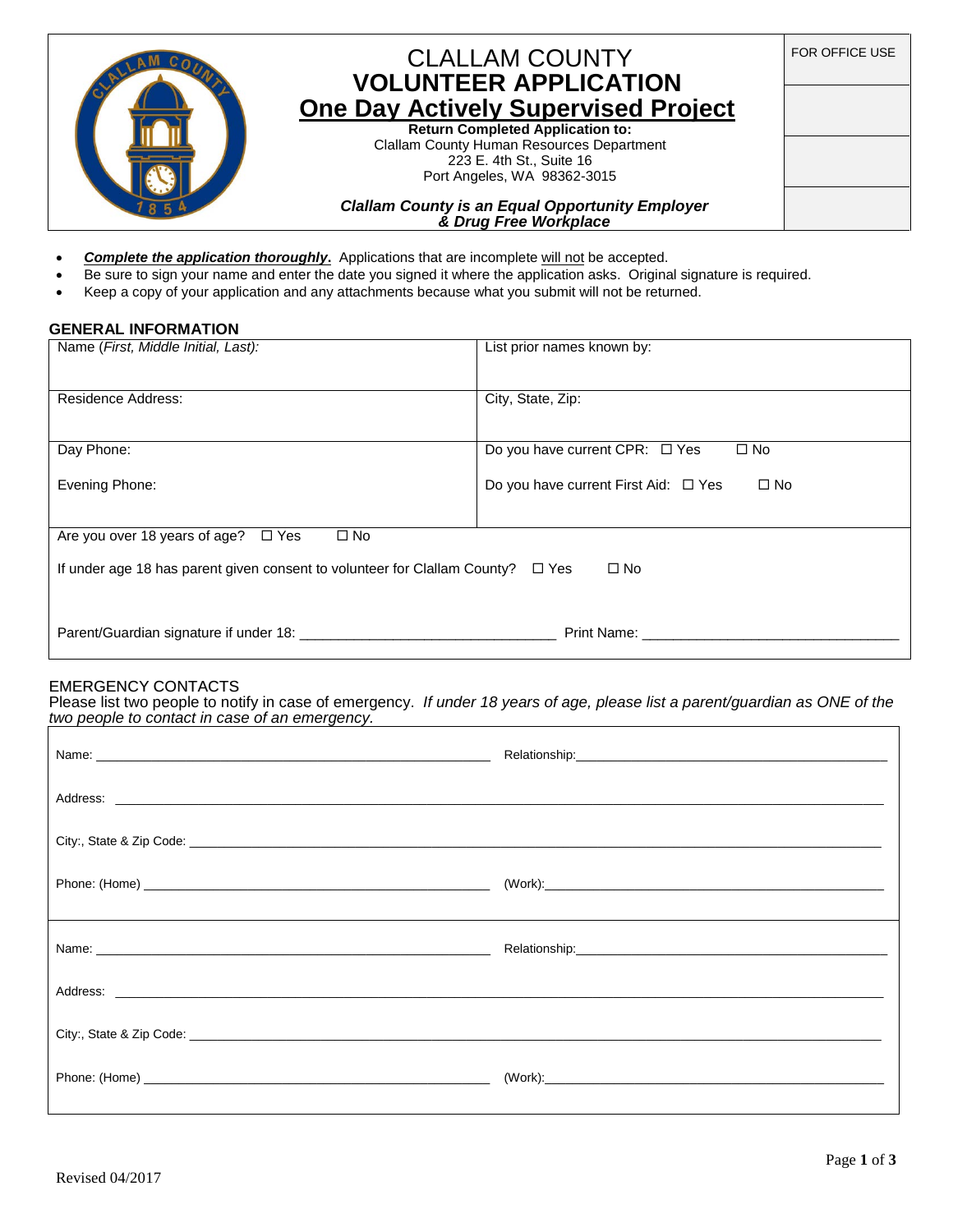Pursuant to the requirements of RCW 43.43.830-840, we must ask you to complete the following disclosure statement. This information will be kept confidential.

Have you ever been convicted of any of the following crimes against persons?

YES NO ☐ ☐ Aggravated, first or second degree murder ☐ ☐ First or second degree kidnapping ☐ ☐ First, second or third degree assault ☐ ☐ First, second or third degree rape ☐ ☐ First, second or third degree statutory rape ☐ ☐ First or second degree robbery ☐ ☐ First degree arson ☐ ☐ First degree burglary ☐ ☐ First or second degree manslaughter ☐ ☐ First or second degree extortion ☐ ☐ Indecent liberties ☐ ☐ Incest ☐ ☐ Vehicular homicide ☐ ☐ First degree promoting prostitution ☐ ☐ Communication with a minor ☐ ☐ Unlawful imprisonment ☐ ☐ Simple assault ☐ ☐ Sexual exploitation of minors ☐ ☐ First or second degree criminal mistreatment ☐ ☐ Child abuse or neglect as defined in RCW 25.44.020 ☐ ☐ First or second degree custodial interference ☐ ☐ Malicious harassment ☐ ☐ First, second or third degree child molestation ☐ ☐ First or second degree sexual misconduct with a minor ☐ ☐ Patronizing a juvenile prostitute ☐ ☐ Child abandonment ☐ ☐ Promoting pornography ☐ ☐ Selling or distributing erotic material to a minor ☐ ☐ Custodial assault ☐ ☐ Violation of child abuse restraining order ☐ ☐ Child buying or selling ☐ ☐ Prostitution ☐ ☐ Or any of these crimes as they have been renamed

If your answer is "yes" to any of the above, please describe and provide the date(s) of the conviction(s) and the sentence(s) imposed.

\_\_\_\_\_\_\_\_\_\_\_\_\_\_\_\_\_\_\_\_\_\_\_\_\_\_\_\_\_\_\_\_\_\_\_\_\_\_\_\_\_\_\_\_\_\_\_\_\_\_\_\_\_\_\_\_\_\_\_\_\_\_\_\_\_\_\_\_\_\_ \_\_\_\_\_\_\_\_\_\_\_\_\_\_\_\_\_\_\_\_\_\_\_\_\_\_\_\_\_\_\_\_\_\_\_\_\_\_\_\_\_\_\_\_\_\_\_\_\_\_\_\_\_\_\_\_\_\_\_\_\_\_\_\_\_\_\_\_\_\_ \_\_\_\_\_\_\_\_\_\_\_\_\_\_\_\_\_\_\_\_\_\_\_\_\_\_\_\_\_\_\_\_\_\_\_\_\_\_\_\_\_\_\_\_\_\_\_\_\_\_\_\_\_\_\_\_\_\_\_\_\_\_\_\_\_\_\_\_\_\_

\_\_\_\_\_\_\_\_\_\_\_\_\_\_\_\_\_\_\_\_\_\_\_\_\_\_\_\_\_\_\_\_\_\_\_\_\_\_\_\_\_\_\_\_\_\_\_\_\_\_\_\_\_\_\_\_\_\_\_\_\_\_\_\_\_\_\_\_\_\_ \_\_\_\_\_\_\_\_\_\_\_\_\_\_\_\_\_\_\_\_\_\_\_\_\_\_\_\_\_\_\_\_\_\_\_\_\_\_\_\_\_\_\_\_\_\_\_\_\_\_\_\_\_\_\_\_\_\_\_\_\_\_\_\_\_\_\_\_\_\_ \_\_\_\_\_\_\_\_\_\_\_\_\_\_\_\_\_\_\_\_\_\_\_\_\_\_\_\_\_\_\_\_\_\_\_\_\_\_\_\_\_\_\_\_\_\_\_\_\_\_\_\_\_\_\_\_\_\_\_\_\_\_\_\_\_\_\_\_\_\_

Has (a) a dependency action, (b) a domestic relations proceeding, or (c) a disciplinary board final decision found you to have sexually assaulted or exploited a minor, or to have physically abused or sexually abused a minor?  $\Box$  YES  $\Box$  NO

If your answer is "yes", please describe and provide the date(s) of the finding(s) and the penalty(ies) imposed.